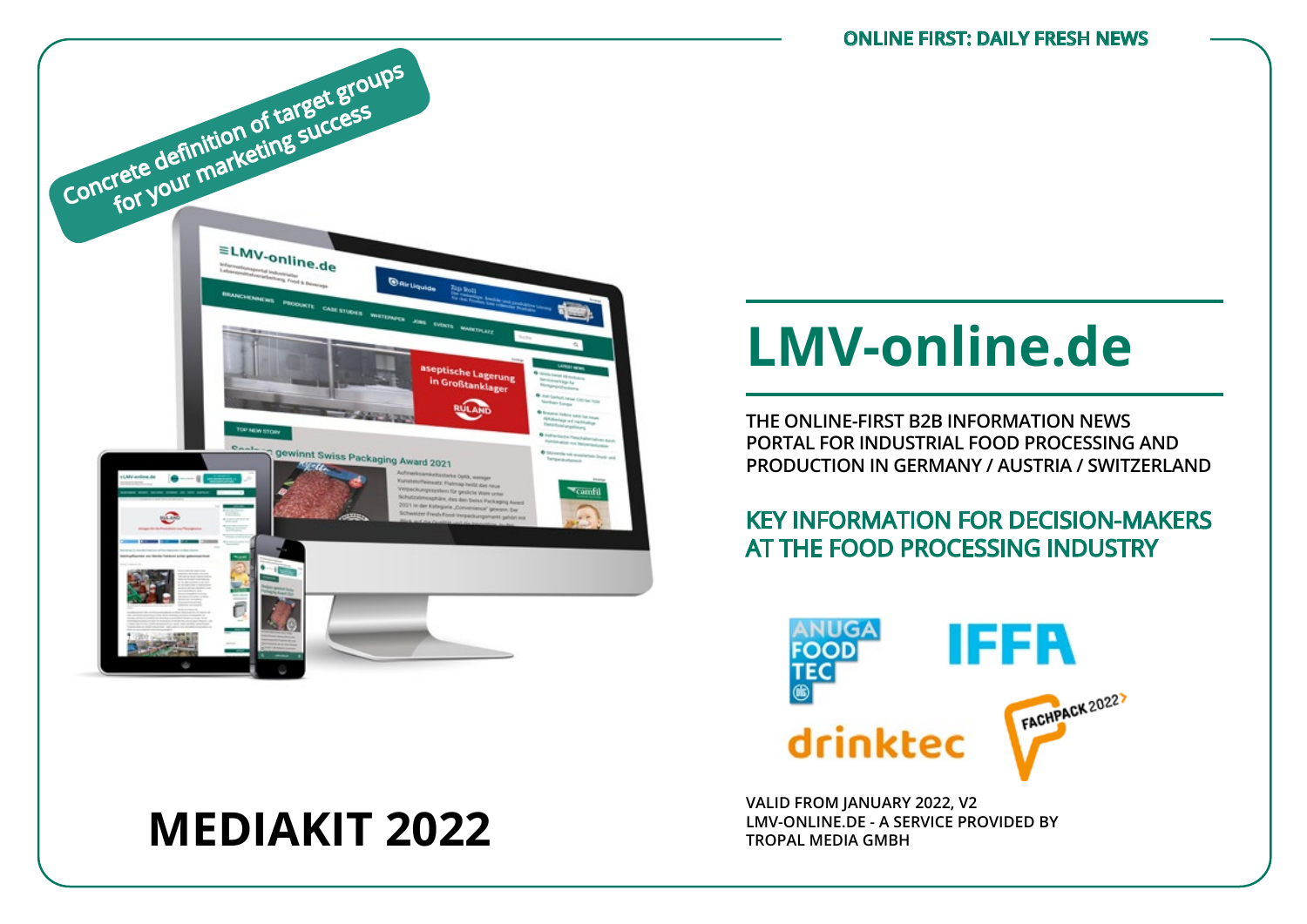**Your target group prefers digital B2B trade media.** Tropal Media is the online-first B2B publisher.

**… der 7,4 Mio. ... of the 7.4 million** 

**Entscheider**  80 **decision-makers use** 

**Professionellen professional** 

#### **Most important websites for professional work** vertretern/ Ämtern/e.V.s/ Instituten/ Unis t websites for prof



### **Use of digital specialist media offerings B2B-Entscheides**<br>B2B-Bisse 2017, *B*2B-Bisse *B* Nutzung digitaler Fachmedien-Angebote

**nutzung ließen Fachanden Specialist media** 



**LMV-online.de**

**96%**

1 7,1 Mio.

am Arbeitsplatz

zu Hause

(Basis: 502 Nutzer)

(Basis: 494 Nutzer)

## Preferred channel for content

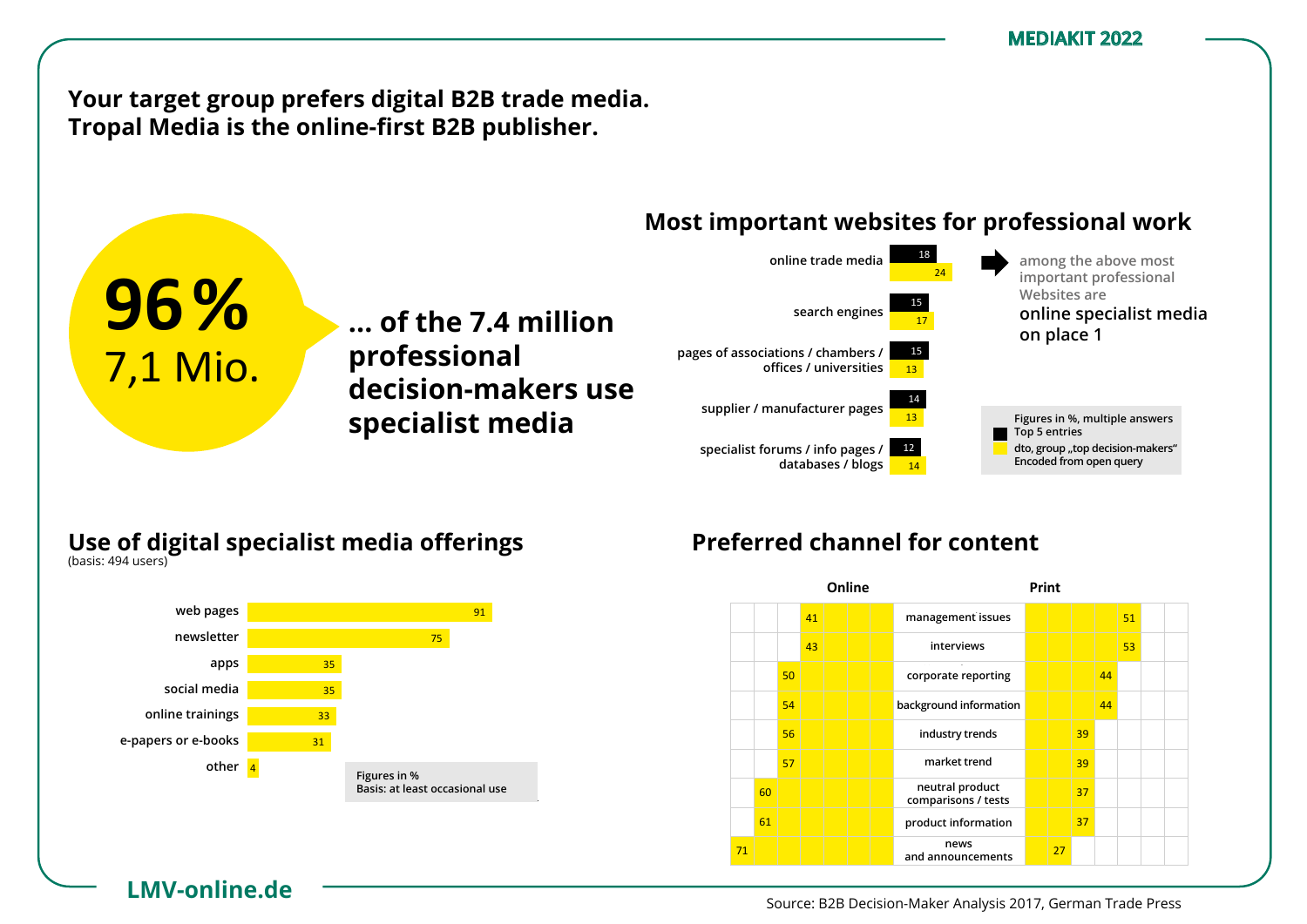## **Table of Contents**

| <b>PROFILE</b>    | page 4  |
|-------------------|---------|
| <b>THEMES</b>     | page 5  |
| <b>FORMATS</b>    | page 7  |
| <b>PRICES</b>     | page 11 |
| <b>JOB MARKET</b> | page 14 |
| <b>TECH SPECS</b> | page 15 |
| <b>CONTACT</b>    | page 16 |
| <b>PORTFOLIO</b>  | page 17 |
| T&Cs              | page 18 |

Tropal Media is a member of BVDW and Deutsche Fachpresse.



| <b>Publication:</b> | Online                                 |
|---------------------|----------------------------------------|
| Frequency:          | 24/7                                   |
| Coverage (monthly): | 12,913 users, 26,511 page impressions* |
| Volume:             | 11. volume 2022                        |
| <b>Publisher:</b>   | Tropal Media GmbH                      |
|                     | Mergenthalerallee 73-75                |
|                     | 65760 Eschborn                         |
|                     | Germany                                |
|                     | https://www.tropal-media.de            |

**LMV-online.de**

\*Data basis: Matomo Q3/2021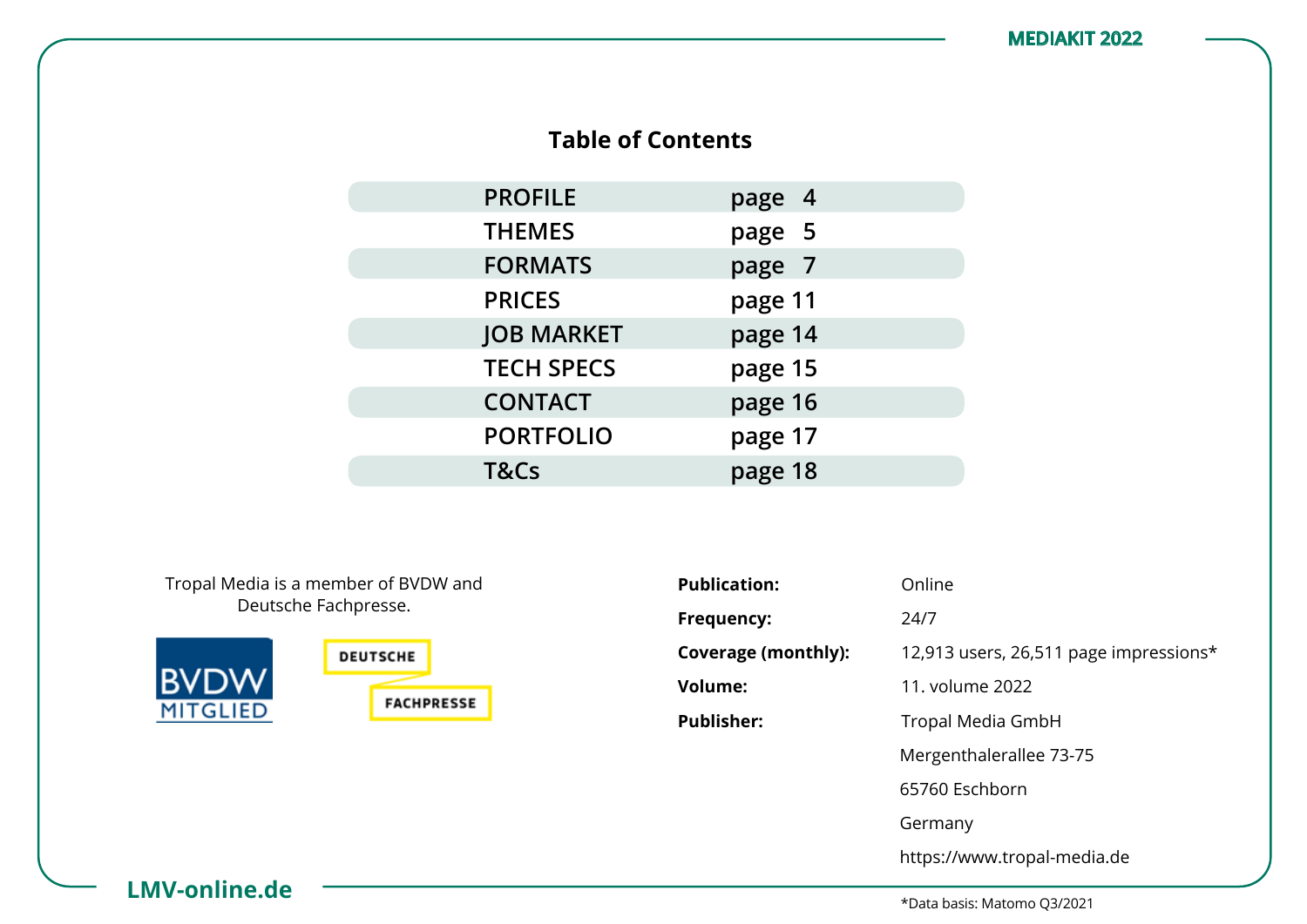## **Profile**

lebensmittelverarbeitung-online.de (short LMV-online.de) is the German-speaking B2B technology and business portal for the industrial food-processing (food and beverage industry). Since 2012, it offers the full range of all relevant topics for the industrial food production.

LMV-online.de reports as leading specialist portal in the food & beverage industry on a daily basis:

- current industry news & product innovations
- latest case studies & white papers
- trade fairs and events

The planned special themes and trade fair specials 2022 are:

- Prosweets
- Achema
- Anuga Foodtec
- Iffa
- Powtech
- Fachpack
- Drinktec

The buyers guide "Marktplatz" and the interview format "Business Lunch" completing the information offer on LMV-online.de.

## **Target group & reader structure Green Information**

According to the LMV-online.de survey of 2018/2019, more than 2/3 of the target group uses online industry portals several times a week as a source of information. Our readers are the engineers, technicians and all those involved in the decision-making process for the investment and purchase of capital goods in the food and beverage industry.

### **Readership structure by function in the company\***



With our topics, we serve all kinds of industrial food processing such as beverage production (breweries, fruit juice products, dairy products, mineral water), convenience food, meat and sausage products, sweets, pastry products, wine, food ingredients as well as suppliers for components, engineering & construction and packaging machines.

Sustainability, environmental and resource protection are key for LMV-online.de - not only in our news and reports - also in our daily business.

- Hosting of our website works climate-neutral in Germany.
- We pay compensation in CO2 reducing projects for all of our printed marketing materials.
- We travel with public transportation.
- We use green electricity.
- We are working closely to a paper-free office.

Saving resources such as paper is naturally for us as a provider of online platforms.



\* Results of an online survey on LMV-online.de Data base 532 voices Timing: Feb 1 - Dec 31, 2019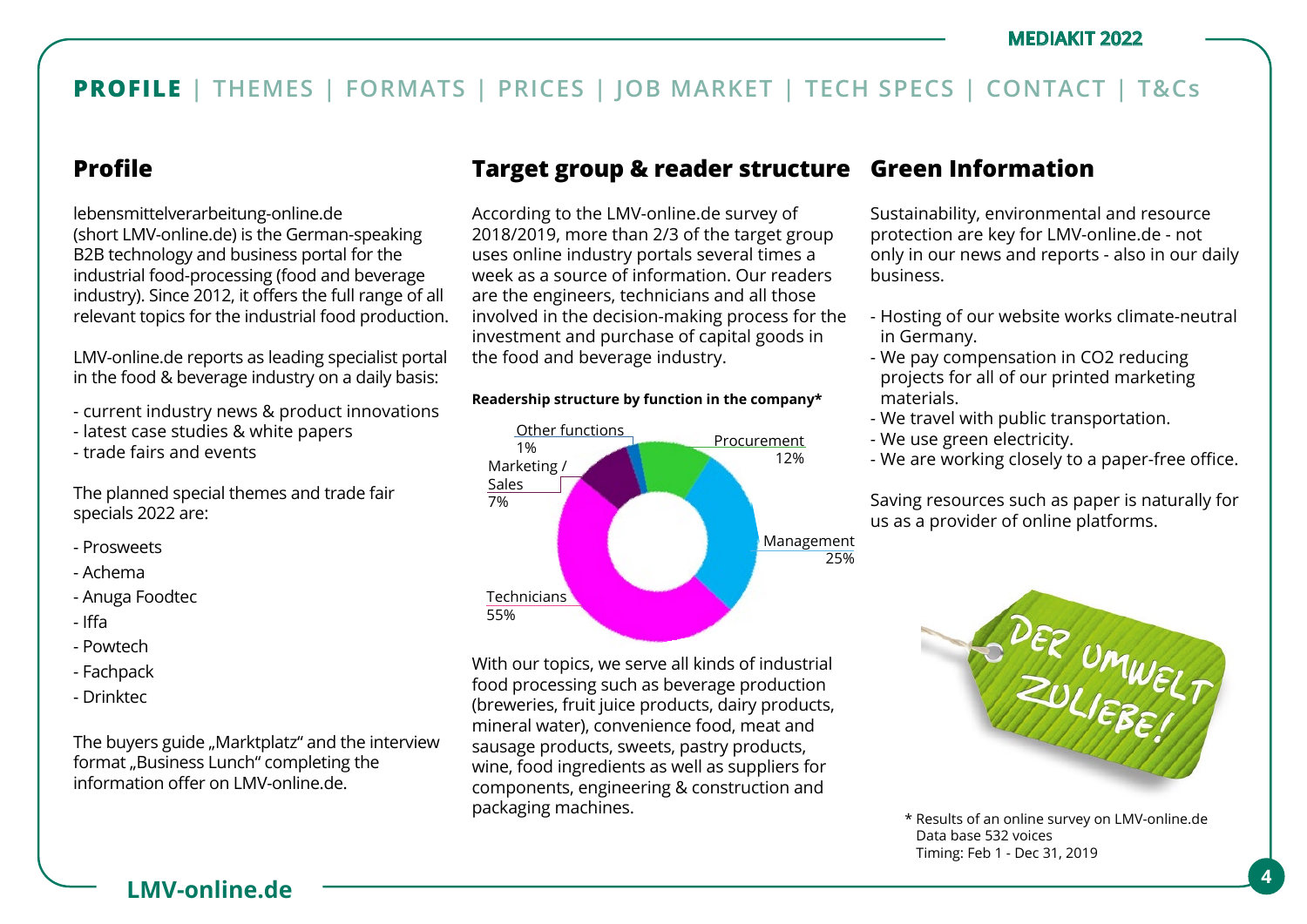## **PROFILE | THEMES | FORMATS | PRICES | JOB MARKET | TECH SPECS | CONTACT | T&Cs**

**Themes & Dates**

|                                | January                                      | <b>February</b> | <b>March</b>                                                       | <b>April</b>                                          | <b>May</b>                                         | June                                            |
|--------------------------------|----------------------------------------------|-----------------|--------------------------------------------------------------------|-------------------------------------------------------|----------------------------------------------------|-------------------------------------------------|
|                                | Prosweets,<br>Cologne<br>$(30.01.-02.02.22)$ |                 | MSR-Spezialmesse<br>Rhein-Main,<br>Frankfurt am Main<br>(23.03.22) | Fruit Logistica,<br><b>Berlin</b><br>$(05.-07.04.22)$ | Iffa,<br>Frankfurt am Main<br>$(14.-19.05.22)$     | Analytica,<br>Munich<br>$(21.-24.06.22)$        |
| Trade shows /<br><b>Events</b> |                                              |                 | Maintenance,<br>Dortmund<br>$(30.-31.03.22)$                       | Anuga Foodtec,<br>Cologne<br>$(26.-29.04.22)$         | MSR-Spezialmesse,<br>Halle (Saale)<br>(18.05.22)   | Pumps & Valves,<br>Dortmund<br>$(22.-23.06.22)$ |
|                                |                                              |                 |                                                                    |                                                       | Hannover Messe,<br>Hannover<br>$(30.05.-02.06.22)$ | Solids,<br>Dortmund<br>$(22.-23.06.22)$         |
|                                |                                              |                 |                                                                    |                                                       | Logimat,<br>Stuttgart<br>$(31.05.-02.06.22)$       |                                                 |
| <b>Topic Specials*</b>         | 06.12.21-28.02.22<br>Prosweets               |                 |                                                                    | 28.03.-15.05.22<br>Anuga Foodtec                      |                                                    |                                                 |
|                                |                                              |                 |                                                                    |                                                       | 11.04.-05.06.22<br>Iffa                            |                                                 |
| <b>Topic newsletter*</b>       | <b>Preview Prosweets</b><br>25.01.22         |                 |                                                                    | Preview Anuga Foodtec<br>05.04.22 & 12.04.22          | Preview Iffa<br>10.05.22                           |                                                 |
|                                |                                              |                 |                                                                    | Preview Iffa<br>26.04.22                              |                                                    |                                                 |
| <b>Newsletter</b>              | 11.01.22                                     | 08.02.22        | 03.03.22 & 16.03.22                                                |                                                       | 31.05.22                                           | 21.06.22                                        |
|                                |                                              |                 |                                                                    |                                                       |                                                    |                                                 |
|                                |                                              |                 |                                                                    | ANUGA<br><b>FOOD</b><br>TEC.                          | IFFR                                               |                                                 |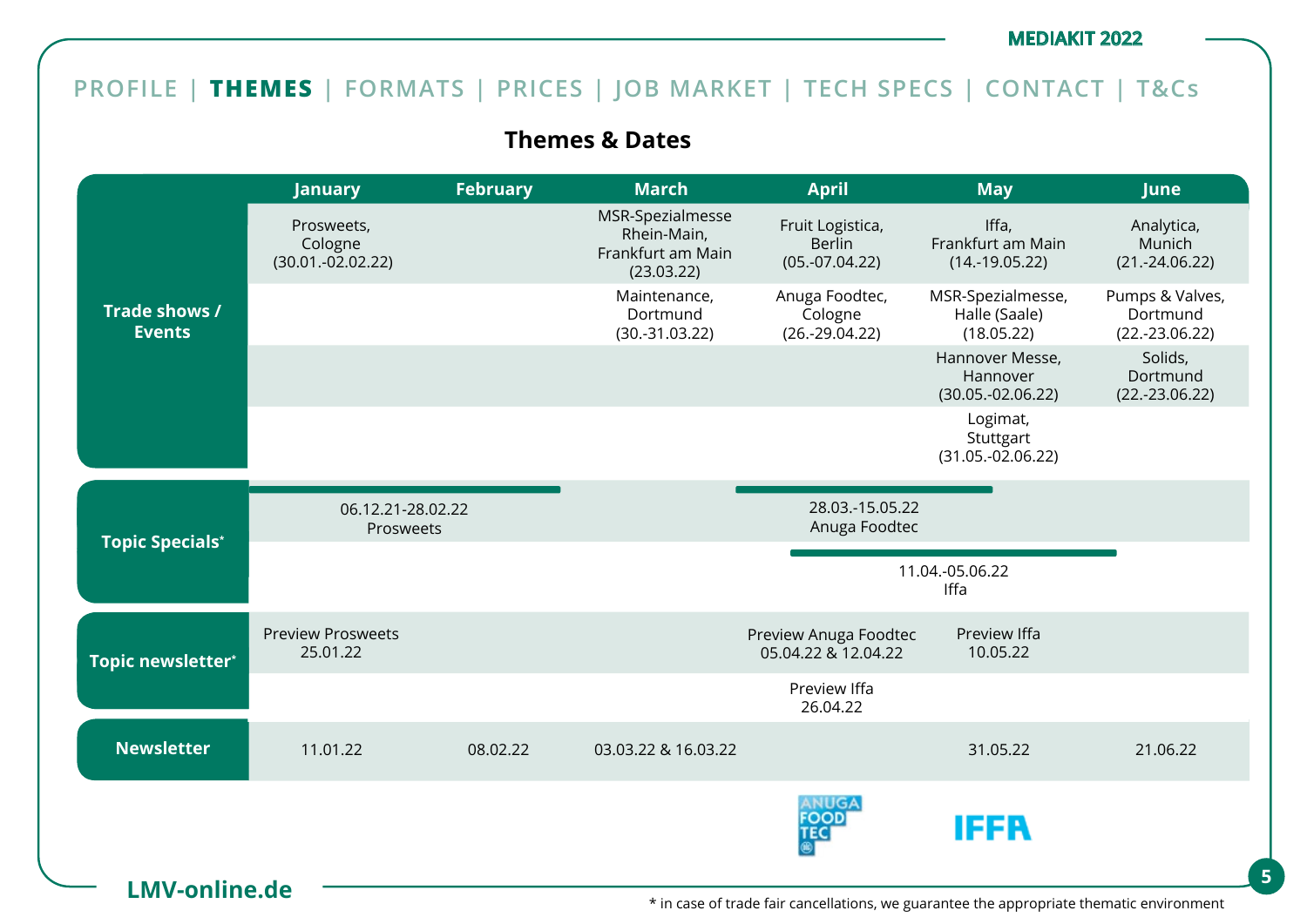## **PROFILE | THEMES | FORMATS | PRICES | JOB MARKET | TECH SPECS | CONTACT | T&Cs**

**Themes & Dates**

| Achema,<br>Frankfurt am Main<br>$(22.-26.08.22)$ | Drinktec,<br>Munich<br>$(12.-16.09.22)$<br>MSR-Spezialmesse<br>Rheinland, Leverkusen<br>(14.09.22)<br>Fachpack / Powtech, Nuremberg<br>$(27.-29.09.22)$<br>08.08.-02.10.22 | MSR-Spezialmesse<br>Rhein-Ruhr, Bochum<br>(26.10.22) | <b>SPS Smart Production</b><br>Solutions, Nuremberg<br>$(08.-10.11.22)$<br>Namur Hauptsitzung,<br><b>Neuss</b><br>$(10.-11.11.22)$ |                                                                                          |
|--------------------------------------------------|----------------------------------------------------------------------------------------------------------------------------------------------------------------------------|------------------------------------------------------|------------------------------------------------------------------------------------------------------------------------------------|------------------------------------------------------------------------------------------|
|                                                  |                                                                                                                                                                            |                                                      |                                                                                                                                    |                                                                                          |
|                                                  |                                                                                                                                                                            |                                                      |                                                                                                                                    |                                                                                          |
|                                                  |                                                                                                                                                                            |                                                      |                                                                                                                                    |                                                                                          |
|                                                  | <b>Drinktec</b>                                                                                                                                                            |                                                      |                                                                                                                                    |                                                                                          |
|                                                  | 05.09.-09.10.22<br>Powtech                                                                                                                                                 |                                                      |                                                                                                                                    |                                                                                          |
| 04.07.-31.08.22<br>Achema                        | 05.09.-09.10.22<br>Fachpack                                                                                                                                                |                                                      |                                                                                                                                    |                                                                                          |
| Preview Achema<br>15.08.22                       | Preview Drinktec<br>06.09.22                                                                                                                                               |                                                      |                                                                                                                                    |                                                                                          |
|                                                  | Preview Powtech<br>13.09.22                                                                                                                                                |                                                      |                                                                                                                                    |                                                                                          |
|                                                  | Preview Fachpack<br>20.09.22                                                                                                                                               |                                                      |                                                                                                                                    |                                                                                          |
|                                                  |                                                                                                                                                                            | 11.10.22                                             | 02.11.22                                                                                                                           | 06.12.22                                                                                 |
|                                                  | drinktec<br>FACHPACK 2022<br><b>POWTECH</b>                                                                                                                                |                                                      | sps<br>smart production solutions                                                                                                  |                                                                                          |
|                                                  | ACHEMA<br>2022                                                                                                                                                             |                                                      |                                                                                                                                    | * in case of trade fair cancellations, we guarantee the appropriate thematic environment |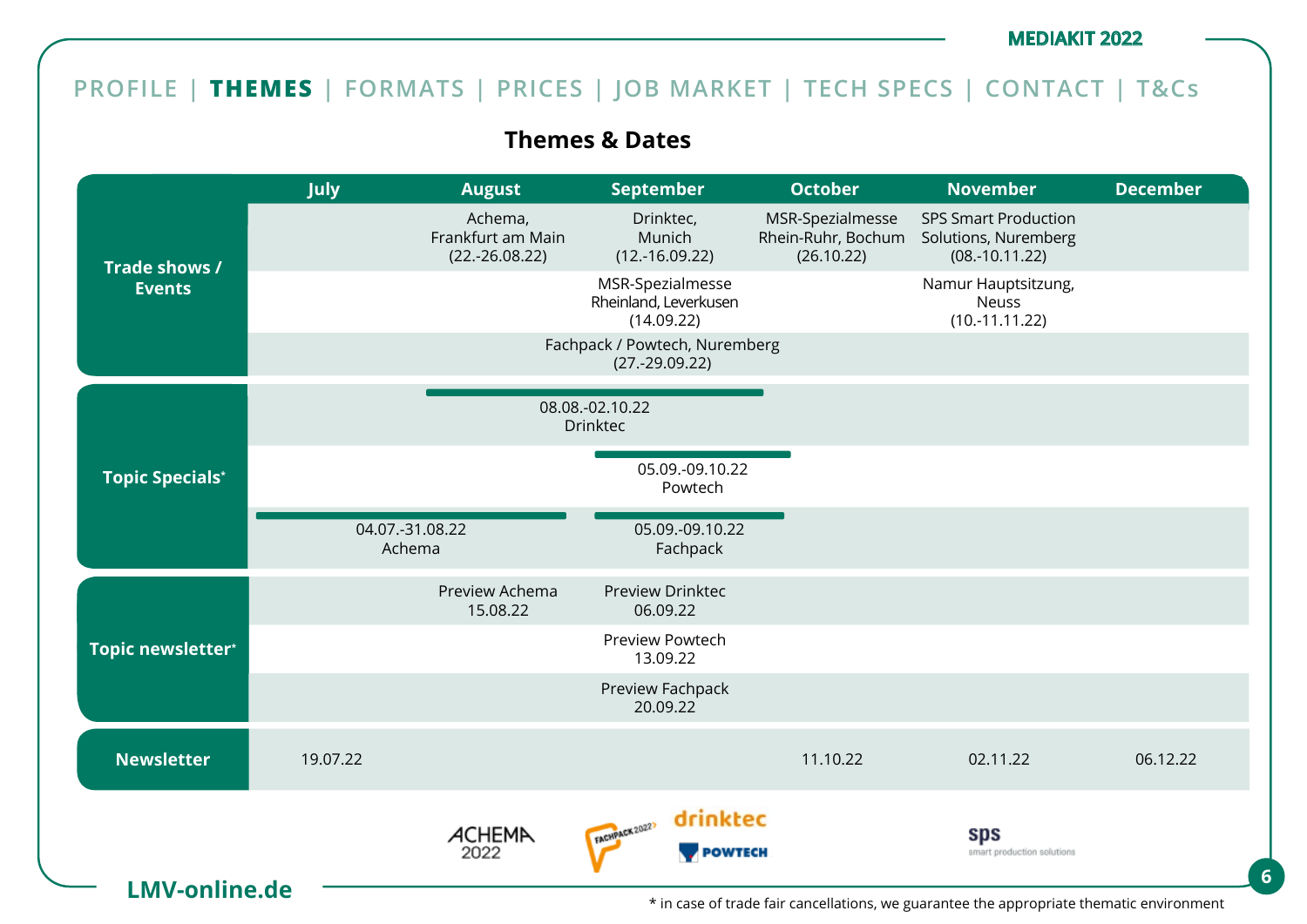## **PROFILE | THEMES | FORMATS | PRICES | JOB MARKET | TECH SPECS | CONTACT | T&Cs**



## Homepage Desktop **Portal: Display-Formats** Subpage Desktop

Superbanner 728x90 pixel or Fullbanner 468x60 pixel **1 A**



Superbanner 728x90 pixel or Fullbanner 468x60 pixel



Billboard Banner 845x250 pixel Mobile: Fullbanner 468x60 pixel

Wide Skyscraper 160x600 pixel or Standard Skyscraper 120x600 pixel Mobile: Fullbanner 468x60 pixel **3**

Medium Rectangle 300x250 pixel **4**



**LMV-online.de <sup>7</sup>**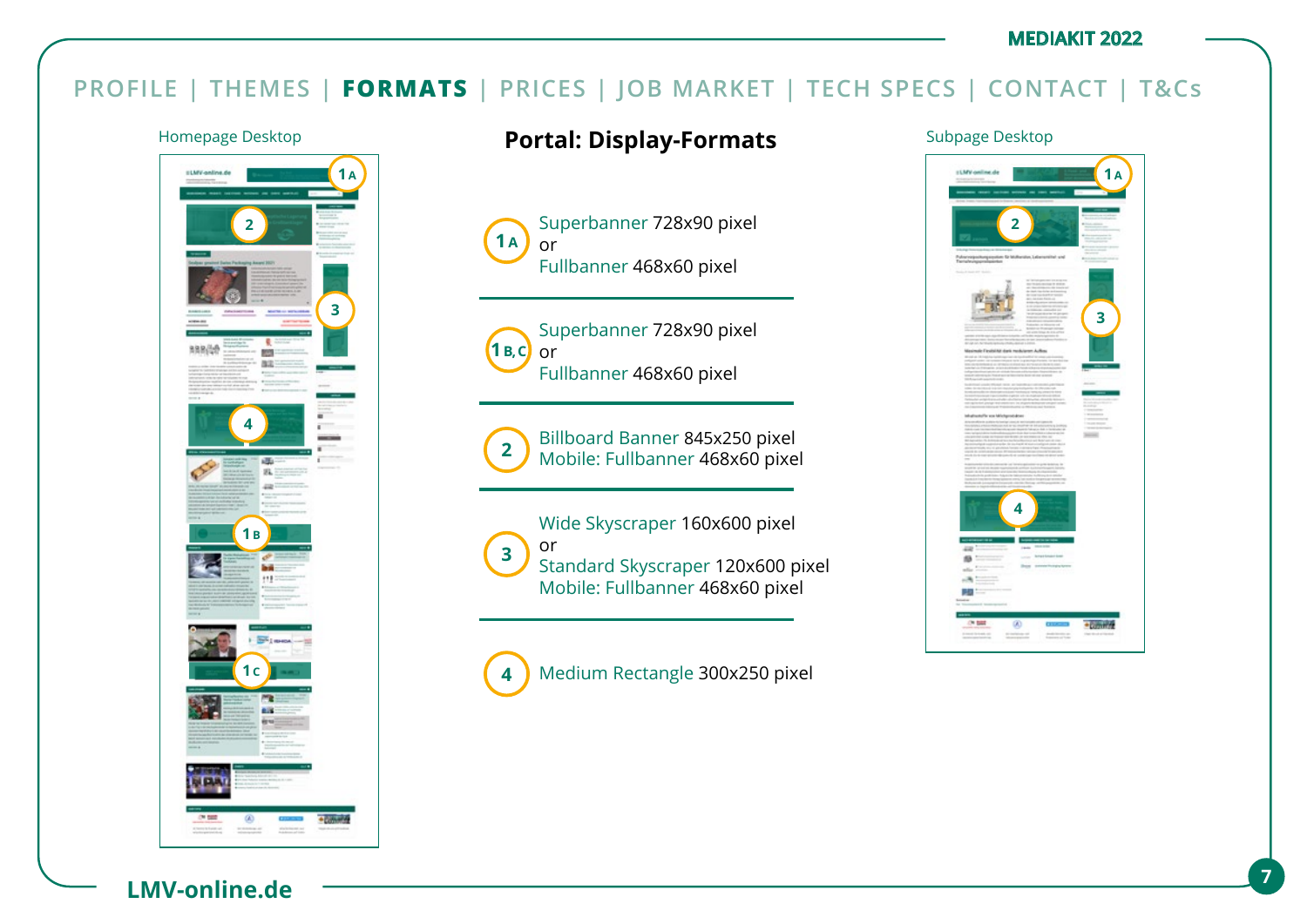## **PROFILE | THEMES | FORMATS | PRICES | JOB MARKET | TECH SPECS | CONTACT | T&Cs**

Top Story

links

**6**

**7**

**9**

**10**

**8**

links

Surf tips

Video / Webcast

Premium company entry



## Homepage Desktop **Portal: Content- and Special-Formats** Subpage Desktop

Text, pictures, video integration,

Text, pictures, video integration,

Product/Topic Advertorial

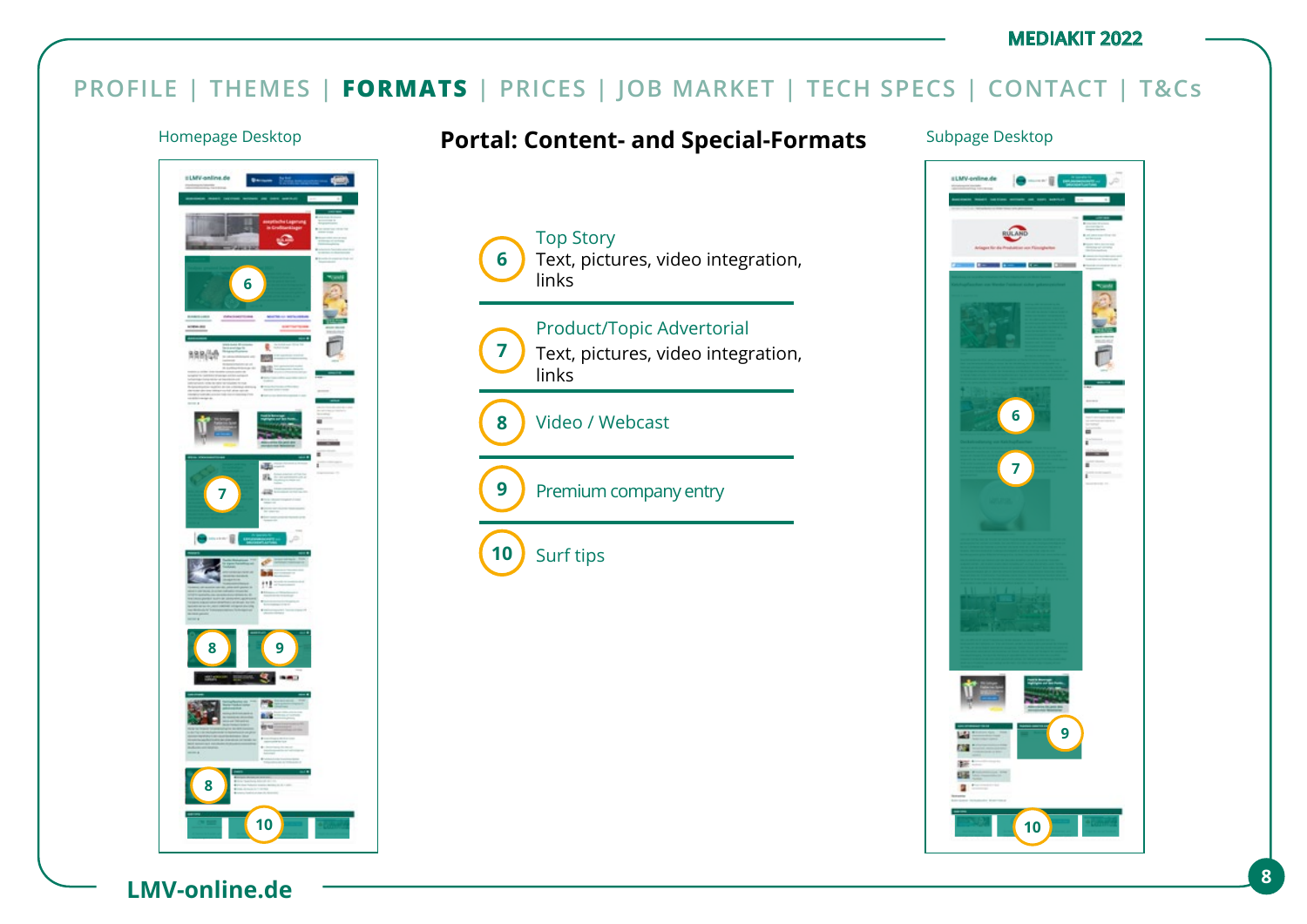## **PROFILE | THEMES | FORMATS | PRICES | JOB MARKET | TECH SPECS | CONTACT | T&Cs**



## **Newsletter: Display- and Content-Formats**

Fullbanner 468x60 pixel or Billboard Banner 600x200 pixel **1**

### Top-Advertorial



**3**

Appears in the newsletter as one one of the first advertorials between high-quality editorial environment Picture, headline, teaser text, link to landing page

## Product/Topic advertorial

Picture, headline, teaser text, link to the website advertorial

Surf tips **4**

### **Newsletter readers**

Executives, engineers, technicians as well as all other decision-makers for purchasing of investment goods at the food and beverage industry.

### **Newsletter subscribers**

Recipients: 5,587 (Status: October, 2021)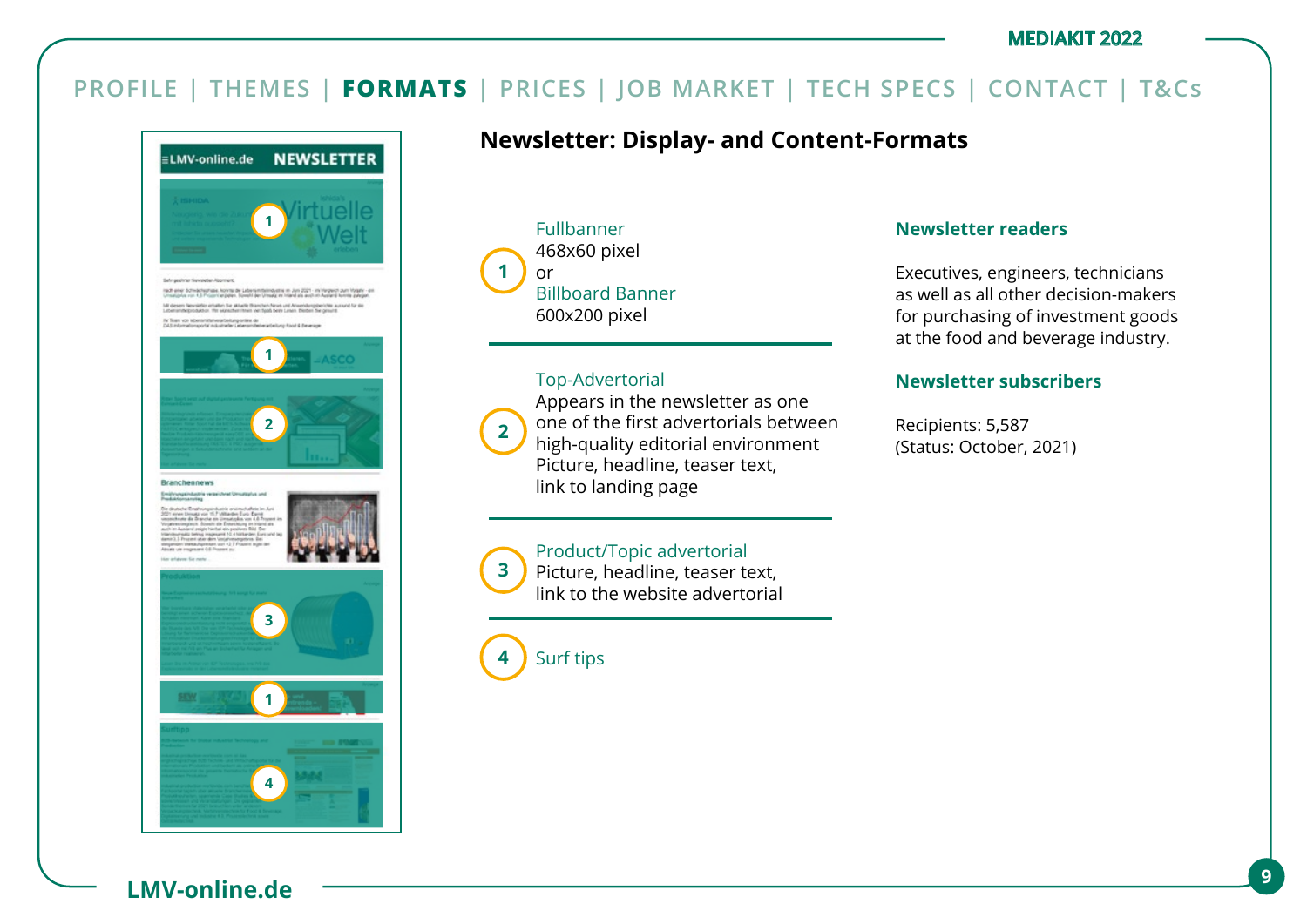## **Content and special advertising formats in detail**

### **Product advertorial**

Appears on the homepage as an article in the product category or in a booked special.

- Up to four images possible
- With a link to their company website
- Article stays on the homepage for the booked period of time, of which there is a longer time in the first three items of the news category
- Additional information can be stored for download in PDF format

### **Topic advertorials**

Appears on the homepage as an article in the category management, events or case studies

- Up to four images possible
- With a link to their company website
- article stays on the homepage for the booked period of time, of which there is a longer time in the first three items of the news category
- Additional information can be stored for download in PDF format

### **Surf tip**

Present your online shop, new website or a special online campaign cost-effective in the surf tip category.

### **Market place premium company entries**

Premium entries are in first position in the market place, appear on the homepage and in contributions in a subject-relevant context. They are presented in a more clearly prominent way than basic entries. Also included are:

- Your company logo
- Company profile (approx. 1,000 characters)
- URL of the company website / fax number
- Up to ten search engine-relevant keywords
- Entry is in multiple categories (if not available, content will be expanded after considaration)

### **Whitepaper**

With a whitepaper you can demonstrate the innovative power and solution skills of your business.

Your whitepaper appears immediately on the homepage and is linked directly to your website or a corresponding file. The booking period of time is for three or six months.

### **Webcast**

Webcasts are a reliable source of information for engineers and technicians and offer help in decision-making. This presents your business and your products as video stream or on-demand movie.

### **Microsite**

A microsite on LMV-online.de is an independent marketing site for your strategic advertising. Your target subject and your messages are presented professionally and illuminated from various perspectives on the microsite.

Your website is linked to directly from the microsite. Get in touch with us if you are interested in this attractive online advertising opportunity. We would be happy to assist you with the design. We provide you with a comprehensive communication package.

### **Top advertorial**

- Appears in the newsletter as one of the first advertorials between high-quality editorial environment
- Includes preview picture/image, teaser text, link
- Direct link from newsletter to your landing page

### **Product/topic advertorial**

- Appears in the newsletter for the booked subject
- Contains preview image and teaser text with link to article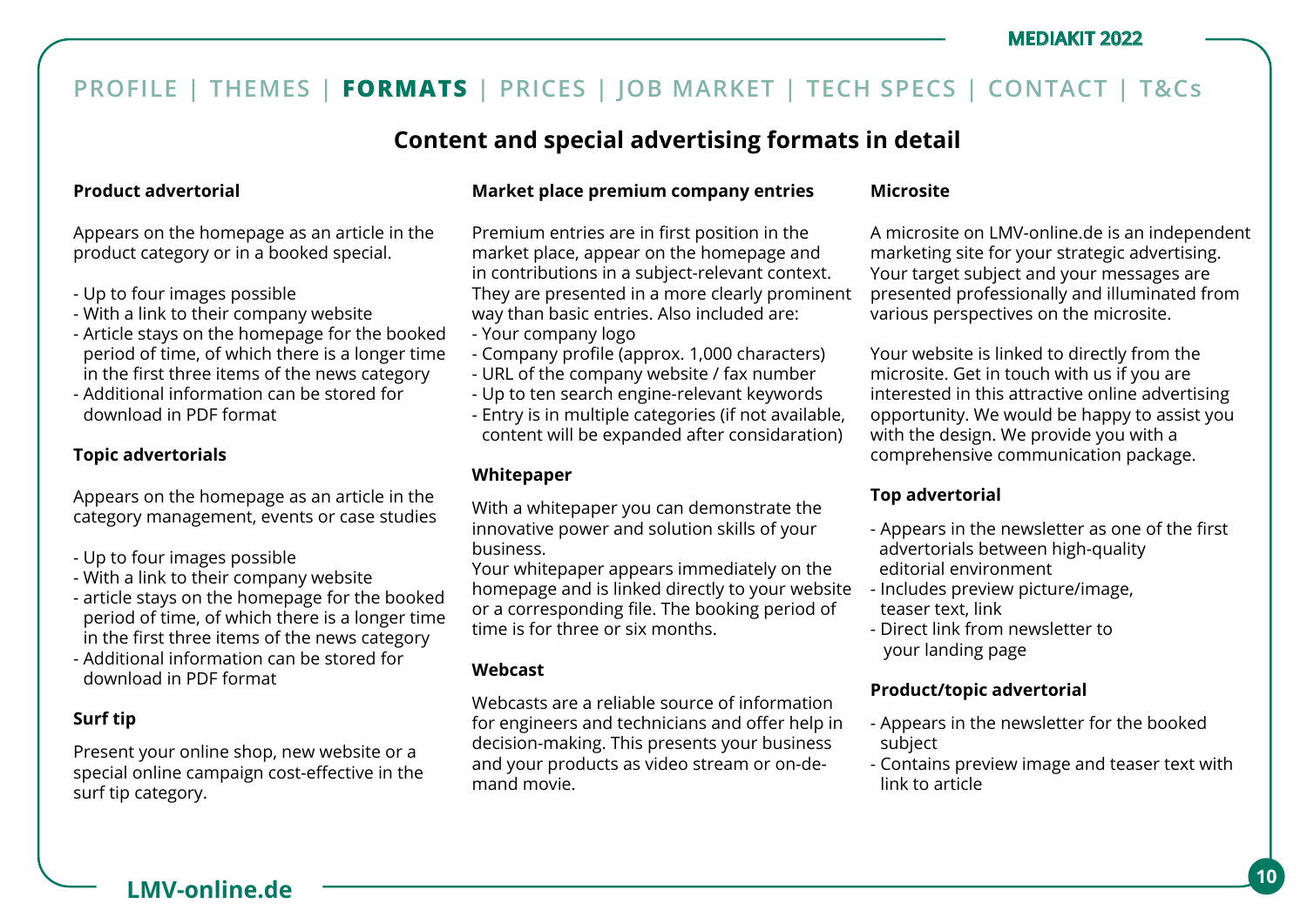## **PROFILE | THEMES | FORMATS | PRICES | JOB MARKET | TECH SPECS | CONTACT | T&Cs**

## **Banner portal**

|                      | <b>FORMATS</b> | <b>PRICES</b> | <b>RUNTIME</b> | <b>PLACEMENT</b> |
|----------------------|----------------|---------------|----------------|------------------|
| Billboard Banner*    | 845x250 pixel  | € 3,100       | 1 month        | <b>RoS</b>       |
| Super Banner (A)     | 728x 90 pixel  | € 1,090       | 1 month        | <b>RoS</b>       |
| Super Banner (B,C)   | 728x 90 pixel  | € 845         | 1 month        | Homepage         |
| Fullbanner (A)       | 468x 60 pixel  | € 790         | 1 month        | <b>RoS</b>       |
| Fullbanner (B,C)     | 468x 60 pixel  | € 560         | 1 month        | Homepage         |
| Standard Skyscraper* | 120x600 pixel  | € 1,200       | 1 month        | <b>RoS</b>       |
| Wide Skyscraper*     | 160x600 pixel  | € 1,590       | 1 month        | <b>RoS</b>       |
| Medium Rectangle     | 300x250 pixel  | € 1,240       | 1 month        | <b>RoS</b>       |

All banners are run of site (RoS), rotating (max. 3 additional banners)

\* on mobile devices, an alternative fullbanner will be displayed

## **Additional Advertising Formats Website**

| <b>Top Story</b>                                           |               | € 1,200  | 1 week    |  |
|------------------------------------------------------------|---------------|----------|-----------|--|
|                                                            |               | € 2,300  | 2 weeks   |  |
|                                                            |               | €4,400   | 4 weeks   |  |
| Product/Topic advertorial                                  |               | € 890    | 3 weeks   |  |
| Video/Webcast                                              | 300x250 pixel | € 990    | 1 month   |  |
| Surf tip                                                   |               | € 320    | 1 month   |  |
| Whitepaper - promotion package (newsletter & social media) | € 600         | 3 months |           |  |
| Premium company entry                                      |               | € 750    | 12 months |  |
| Microsite                                                  |               | € 3,760  | 3 months  |  |
|                                                            |               | € 6,500  | 6 months  |  |



## **Banners & Additional Advertising Formats Newsletter**

| Fullbanner                                                                           | 468x 60 pixel | € 720   |
|--------------------------------------------------------------------------------------|---------------|---------|
| <b>Billboard Banner</b>                                                              | 600x200 pixel | € 1,850 |
| Top-Advertorial                                                                      |               | € 850   |
| Product/Topic advertorial (in combination with website advertorial) $\epsilon$ 1,490 |               |         |
| Surf tip                                                                             |               | € 295   |
| Stand-Alone-Newsletter                                                               |               | € 2,750 |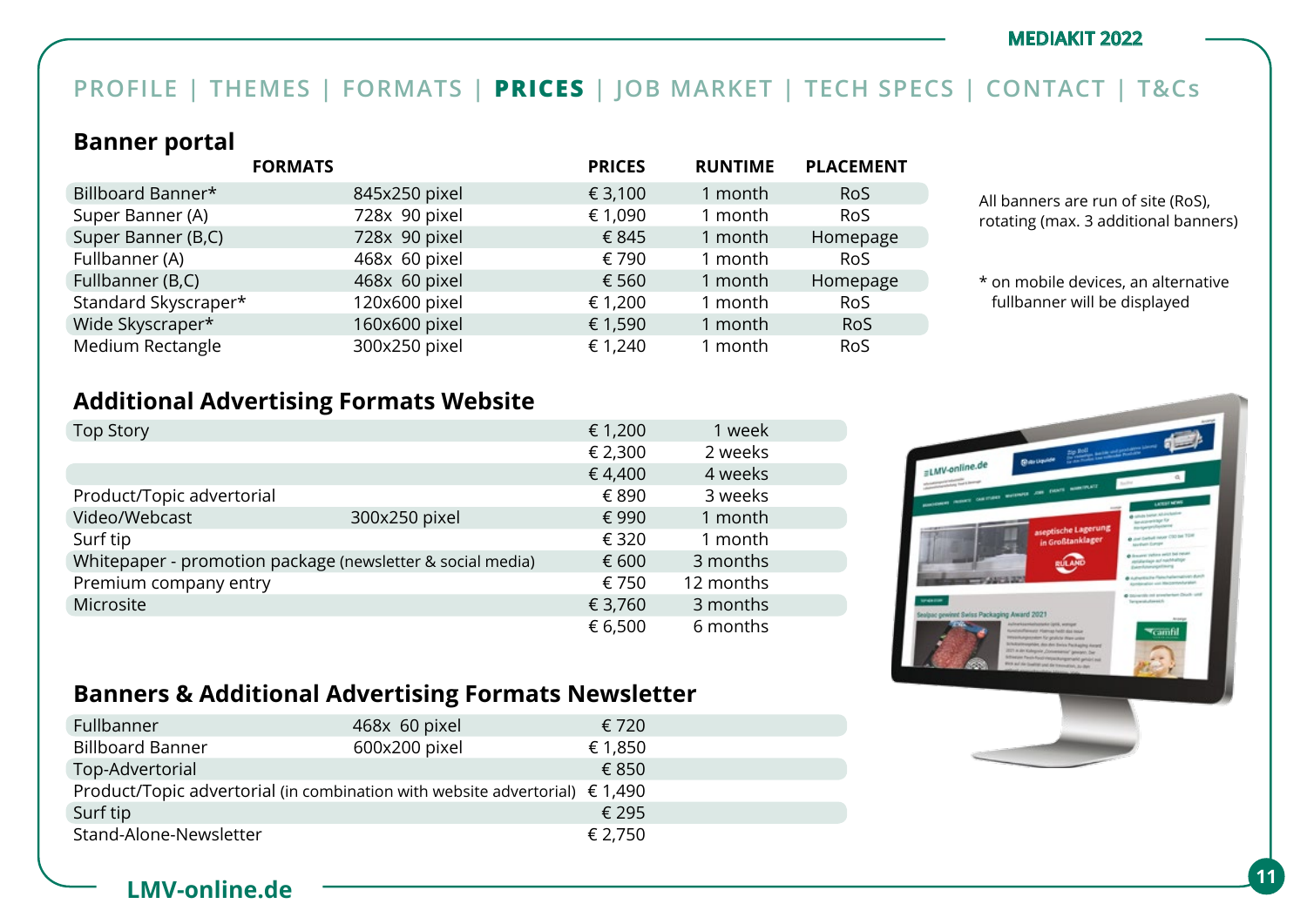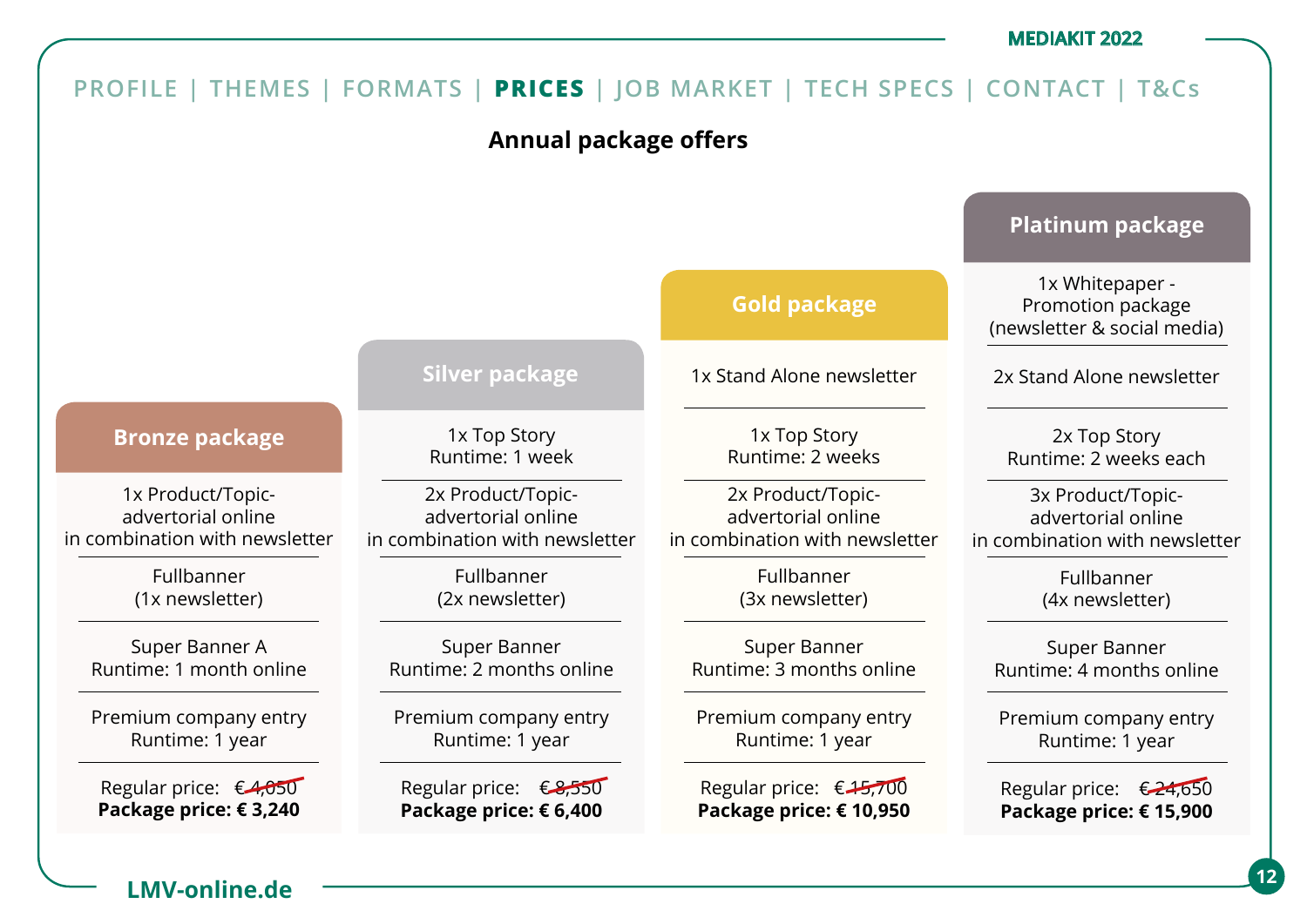#### **PROFILE | THEMES | FORMATS | PRICES | JOB MARKET | TECH SPECS | CONTACT | T&Cs Campaign and trade fair promotion offers** 2022 trade fairs that oblige LMV-online.de\* offers you special media packages for your trade fair and product campaigns 1x Top Story Runtime: 1 week Fullbanner (1x Newsletter) Super Banner Runtime: 2 months online 1x Product/Topicadvertorial online in combination with newsletter Regular price: € 5,590 **Package price: € 4,400 Basic package** 1x Stand Alone newsletter 1x Topstory Runtime: 2 weeks Fullbanner (1x Newsletter) Medium Rectangle - Online Runtime: 2 months online 1x Product/Topicadvertorial online in combination with newsletter Regular price: €9,740 **Package price: € 7,300 Komfort package** 1x Stand Alone newsletter 1x Topstory Runtime: 4 weeks Billboard Banner (1x Newsletter) Billboard Banner- Online Runtime: 2 months online 1x Product/Topicadvertorial online in combination with newsletter Regular price: € 16,690 **Package price: € 11,600 Premium package**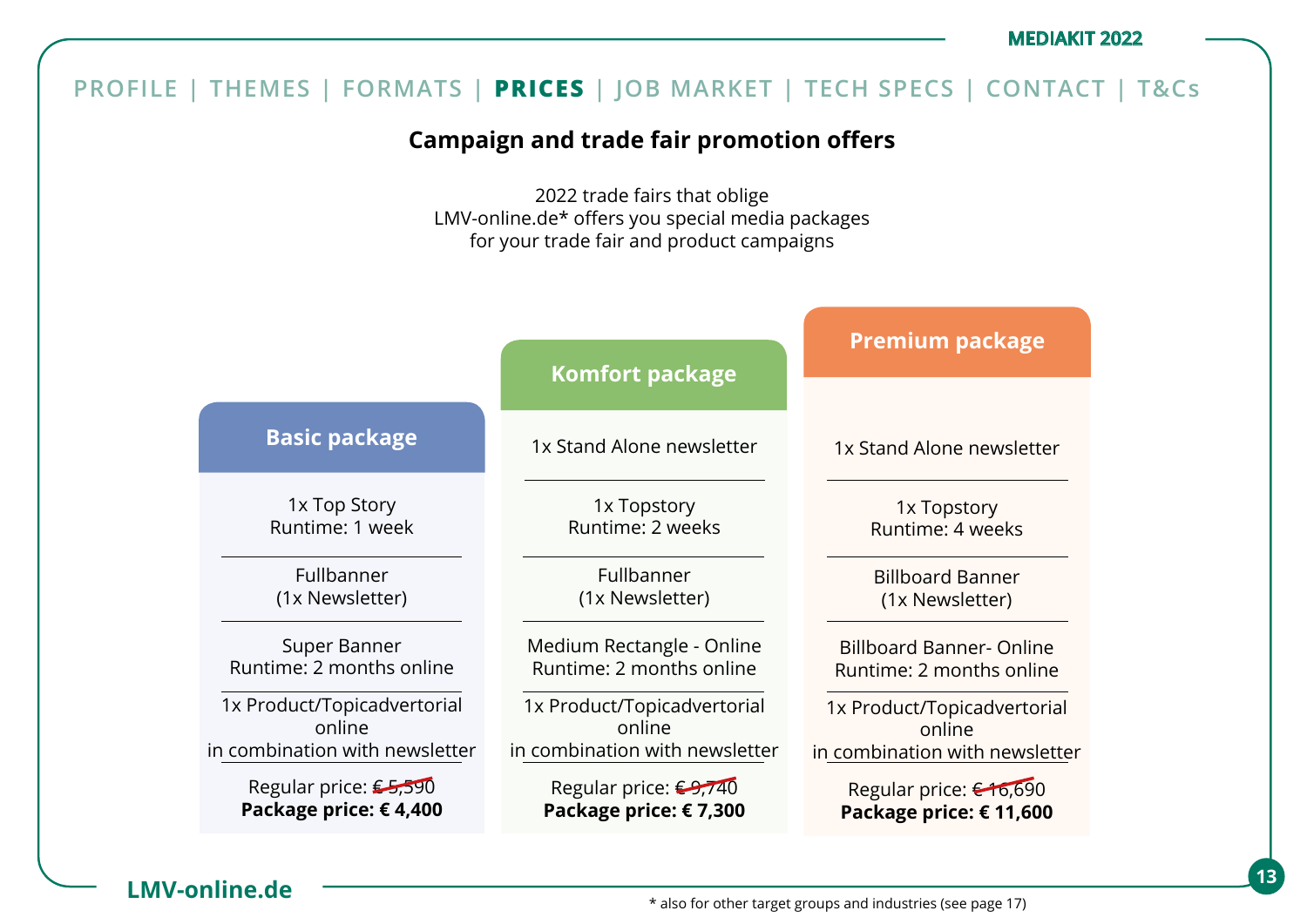

Users and engineers are searching on a daily base for challenging and interesting job opportunities on lebensmittelverarbeitungonline.de job market. Our recommendation: Use it for recruiting - together we will find your suitable candidate for your vacancy:

### **Basic Top Job**

1 job advertisment on lebensmittelverarbeitung-online.de (constantly on top and above the hit list) for 1 month, price: € 535

### **Premium Top Job**

1 job advertisment on lebensmittelverarbeitung-online.de (constantly on top and above the hit list) + social media promotion for your job ad for 1 month, price: € 650

### **Premium Plus Top Job**

1 job advertisment on lebensmittelverarbeitung-online.de (constantly on top and above the hit list) + social media promotion for your job ad + lebensmittelverarbeitung-online.denewsletter promotion for your job ad for 1 month, price: € 775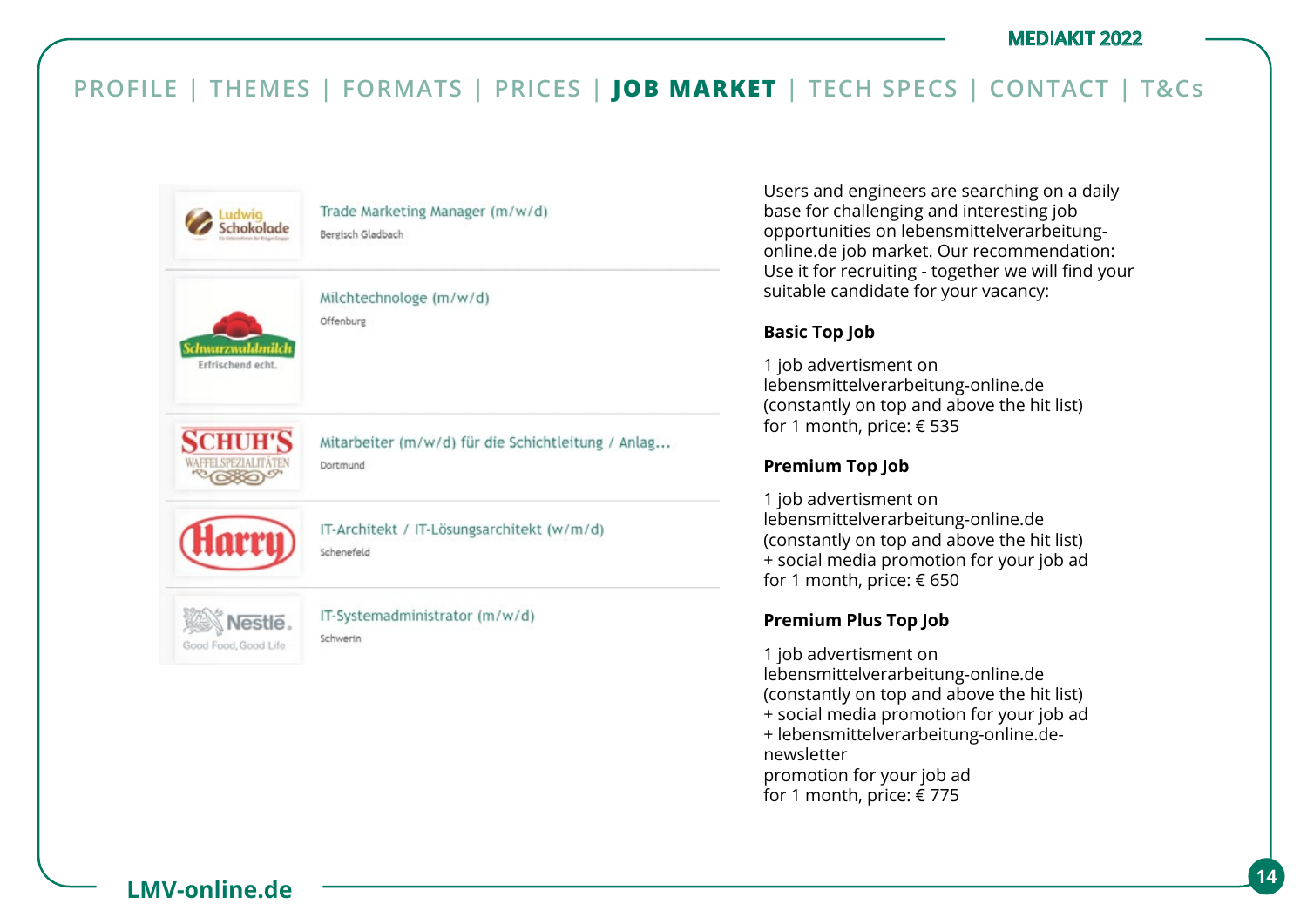## **Technical Data / Conditions**

Delivery address:

• Please send the advertising material to: werbemittel@tropal-media.de

Delivery time:

- Five working days before campaign start
- Delays due to late deliveries are not to be borne by us

Meta-information on delivery:

- Customer and campaign name
- Booking period
- Occupied site and placement
- Ad format and click URL
- Contact person for questions
- Alt text (optional)

JavaScript or html5 banner:

• The target URL must be included in the code. Due to the current BGH Cookie-Policy no cookies.

File Formats Portal:

- GIF, JPG, PNG max. 45 KB\*
- HTML

Third-Party Banner integration via Java-Script can usually not be played back responsively will be. For the mobile playout, therefore, a additional banner (full banner 468x60 pixels) as jpg, gif or png necessary.

File formats Newsletter:

- GIF (not animated),
- JPG, PNG max. 45 KB\*
- Links without redirect
- \* The kb details given for each advertising medium are maximum sizes and are the total sum of all data defining the advertising medium.

Terms of payment:

30 days net, without discount. Further details can be found in the T&Cs on page 18.

Bank account details: Tropal Media GmbH Commerzbank IBAN: DE86 5004 0000 0276 6491 00 SWIFT Code: COBADEFFXXX

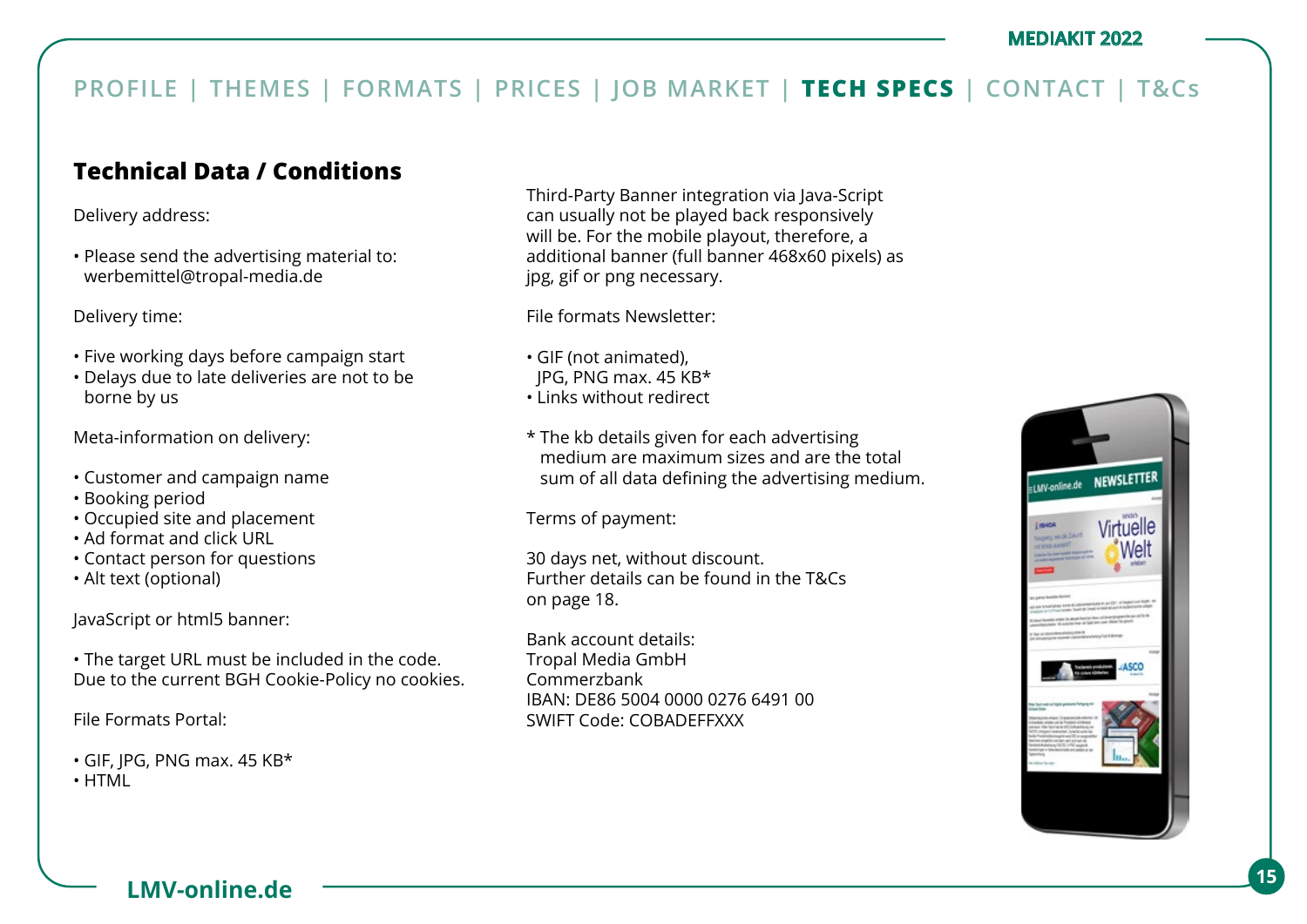## **PROFILE | THEMES | FORMATS | PRICES | JOB MARKET | TECH SPECS | CONTACT | T&Cs**

**Ronny Schumann**  Publishing Director Digital Media

Phone: +49 6196 / 77 97-202 Mobile: +49 151 / 11 64 51 31 Email: ronny.schumann@tropal-media.de



**Susanne Woggon**  Chief Editor Digital Media

Phone: +49 6196 / 77 97-201 Mobile: +49 177 / 78 72 436 Email: susanne.woggon@tropal-media.de



**Patricia Winck** Administrative Assistence

Phone: +49 6196 / 77 97-200 Email: patricia.winck@tropal-media.de



**Roland Thomé** Senior Key Account Manager

Phone: +49 6227 / 85 97 893 Mobile: +49 175 / 41 37 567 Email: roland.thome@tropal-media.de



**Camilla Oberschelp** Editorial Assistant Phone: +49 6196 / 77 97-200 Email: camilla.oberschelp@tropal-media.de



**Hülya Akgün**  Design & Layout Email: design@tropal-media.de

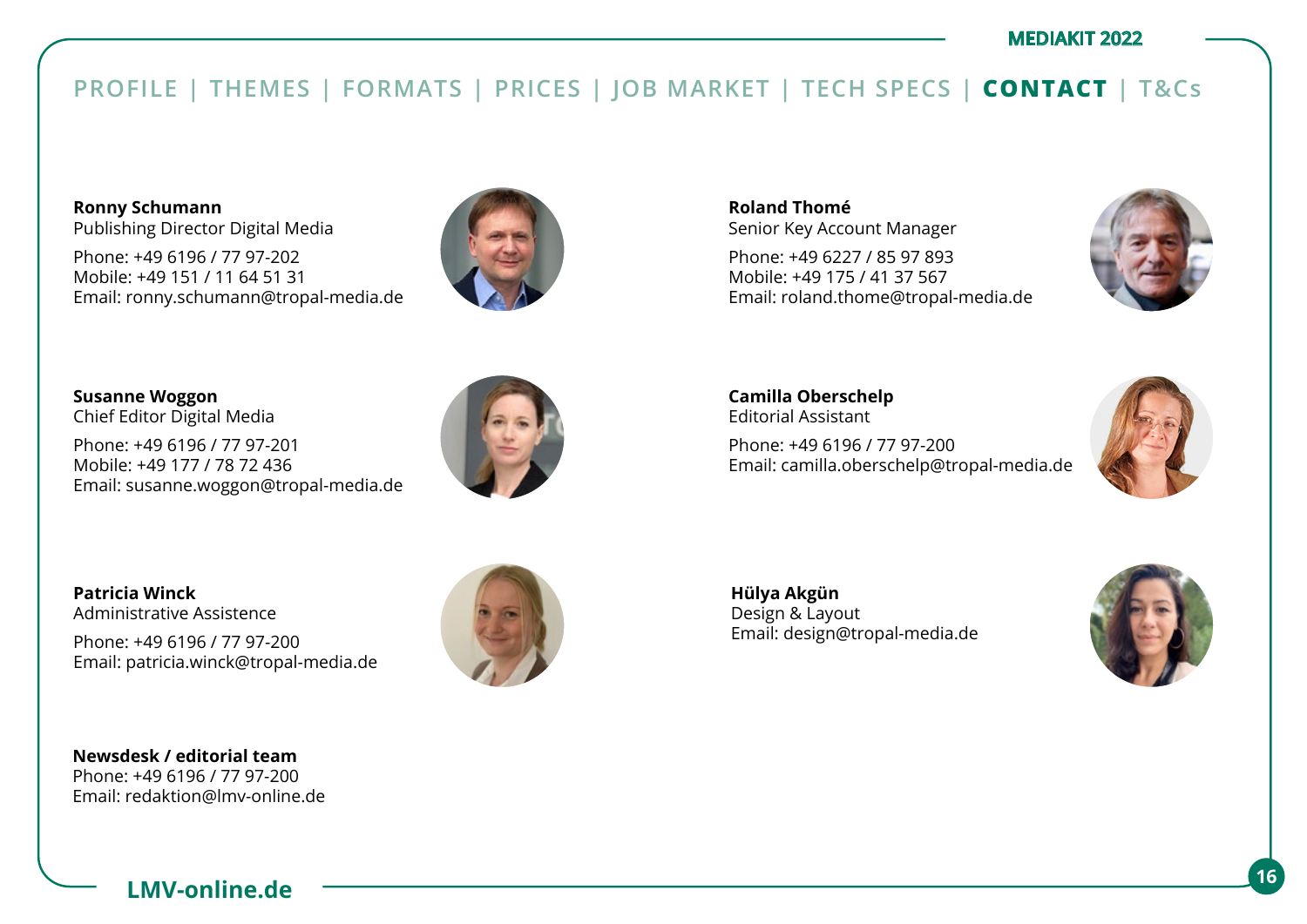## **Tropal Media is the online-first B2B specialist publisher. Our portfolio for your success in communication:**



### **Pharmaceutical Industry**

pharmaindustrie-online.de is the online-first information portal for the pharmaceutical industry with focus on pharmaceutical production, management & technology.



#### **Chemical Industry**

chemieproduktion-online.de is the online-first information portal for the whole world of chemical industry with focus on chemical production and logistics.



### **Plastics Industry**

kunststoffindustrie-online.de is the online-first information portal for the plastics industry with focus on production and processing of plastics and rubber.



### **Electrical Engineering Automation Digitalisation**

elektro-automatisierung-digital.de (short EAD-portal.de) is the online-first information portal for electrical engineering, automation and digitalization in industrial production.



### **Global Production**

industrial-productionworldwide.com is the Englishspeaking online-first information portal for the international production and serves the entire thematic range of the industrial production.

Find out more: **www.EAD-portal.de**

Find out more: **www.industrial-productionworldwide.com** 

Find out more: **www.pharmaindustrieonline.de**

Find out more: **www.chemieproduktiononline.de**

Find out more: **www.kunststoffindustrieonline.de**

**LMV-online.de <sup>17</sup>**